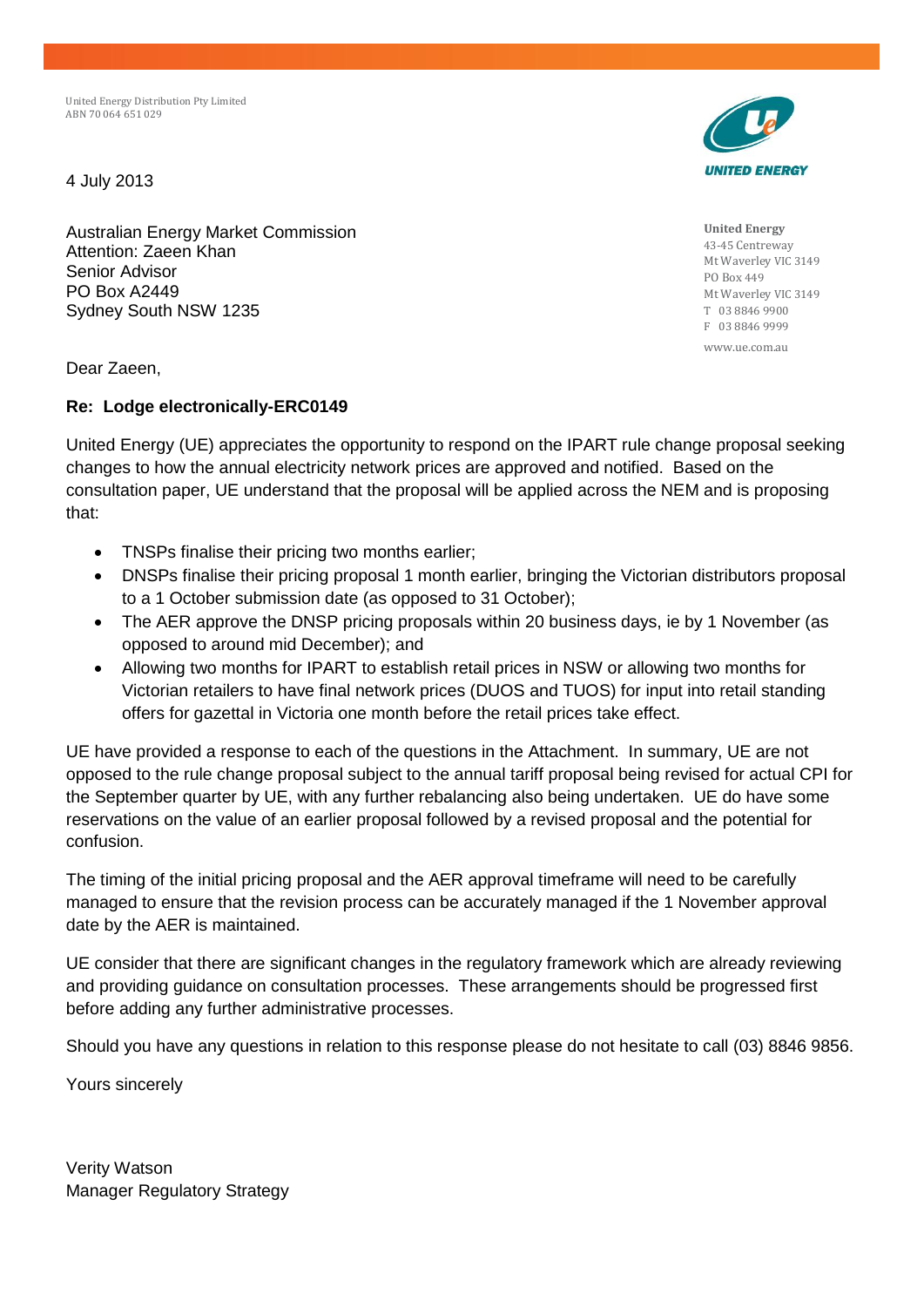

# **Attachment**

# **Question 1 Is the assessment framework presented in this consultation paper appropriate for assessing this rule change request?**

The AEMC assessment framework proposes the following criteria:

- Promotes efficient allocation of risks;
- Provides appropriate stakeholder engagement;
- Minimises undue regulatory burden; and
- Provides predictability and stability in the regulatory framework and outcomes.

The AEMC will be considering whether the proposed rule

- promotes efficient allocation of risks between DNSPs, TNSP, retailers, consumers and the AER;
- consultation on development of the network prices will result in better pricing outcomes for stakeholders;
- the additional regulatory burden or administrative costs are minimised and proportionate to the expected benefits; and
- the degree to which the changes support predictable and stable outcomes for all stakeholders.

UE does not disagree with the proposed framework and criteria being considered from each of the financially impacted stakeholders perspectives– TNSP, DNSP, retailers and consumers. Any assessment also needs to consider the differences between jurisdictions in relation to private vs public ownership and the challenges faced by DNSP's on price cap vs revenue cap.

# **Question 2 Are there any other key dates or inputs in the pricing process for TNSPs and DNSPs?**

UE broadly agree with the inputs outlined by the AEMC:

September quarter CPI is only available around 20-25 October for input into the annual pricing proposal. This allows DNSPs in Victoria about a week to finalise pricing proposals, gain internal management sign off and provide to the AER and retailers by 31 October.

Other key inputs are available in the RIN which is available by April, transmission charges are available in May.

If the annual pricing submission were due by 30 September, then estimated CPI data would need to be used and 4 weeks later a revised version of the pricing proposal would be required using actual CPI data. This revised submission may be able to be limited to an update of tables and network tariffs rates, although tariff rebalancing may also be required to ensure compliance with the price controls. Using a different CPI value would be inconsistent with the price control mechanisms in place for UE. There are also consequences for the RAB roll forward processes which affect the value of UE's assets, rolling forward the RAB indexed on estimated inflation would not be appropriate or consistent with the NER. UE also consider the provision of multiple sets of data may be confusing for consumers and retailers. The licence fees paid by UE for services undertaken by the ESC are also not available until September/October in line with the current timing of the Victorian DNSPs annual tariff proposals. This may be able to be addressed by receipt of the ESC fees earlier if this were possible for the Victorian Treasury or by amending the L factor formula to cater for the time value of money and carrying the licences fees forward for recovery in the following year.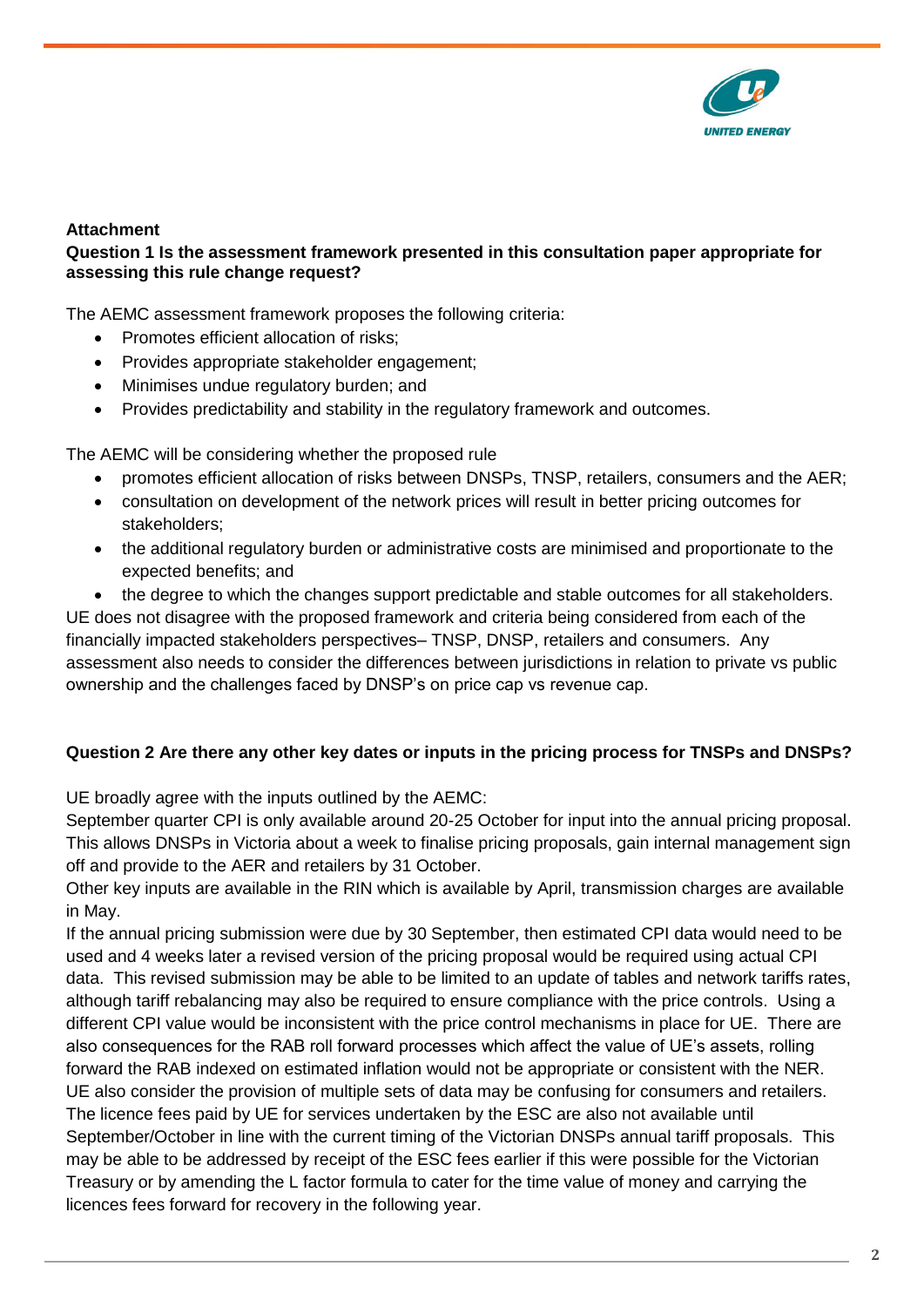

## **Question 3 Other than the question of timing, are there any other differences in the regulatory arrangements in Victoria which are relevant for the purposes of this rule change request?**

The UE Use of System Agreement (UOSA) provides that UE must notify all retailers of proposed tariff changes within 2 business days of advising the regulator and must also advise the retailers within 2 business days once the Regulator has approved the network tariffs. The UOSA also provides that retailers are provided at least 3 months notice of changes in network tariff structure. UE consults with retailers on tariff changes each year and where new tariffs structures are being considered advises retailers of the strategy and actively seeks retailers input commencing from forums in April-May through to the time that tariff rebalancing is being undertaken and the annual tariff submission is being prepared for submission on 31 October.

Victorian DNSPs operate under a price capped model which means that there is no unders/overs arrangement which can be used to true up estimated CPI data which is incorrect.

UE note that there are recommendations to move to retail price deregulation in electricity in other jurisdictions by 2015. IPART have requested this rule change proposal because their timing is squeezed for retail price setting in NSW. This IPART proposal shifts the time pressures experienced by IPART onto the AER.

Bringing forward the network pricing approvals is not the only option to address some of the retailers concerns. In Victoria if the AER were to approve the network pricing proposals in the 20 business days it may be beneficial, subject to adequate customer notification, allowing retailers to gazette prices 10-15 business days before they take effect rather than 20 business days. This could allow retailers to use the approved network tariffs in their retail cost build ups to develop retail tariffs as opposed to the proposed network tariffs. If the AER required reallocation of transmission costs or make other significant changes during their review process then this may be of benefit to ensure that retail tariffs are more appropriately set.

#### **Question 4 What are the risks in requiring TNSPs and in particular, DNSPs to publish their annual prices earlier than currently required? What are the consequences of these risks and can these risks be adequately managed if the proposed rule is made?**

Bringing forward the annual tariff submission date may be confusing for retailers (and consumers) if a provisional submission was provided at the end of September and then refreshed once the actual CPI value becomes available near the end of October. Whether this extra month with a provisional pricing proposal and data was valuable to the AER or not remains to be seen. There may be benefit in waiting to see how beneficial this approach is in gas as there will be two submissions (initial and updated with CPI) from 2013 onwards in this GAAR period.

## **Question 5 Should the AER have a set timeframe in which to assess all DNSP annual pricing proposals?**

In Victoria, the AER will be receiving the gas pricing proposals 50 business days prior to the end of the regulatory year (where there are no new tariffs being proposed) so they are able to have more time to assess these proposals. Where there is a new tariff being proposed or a new tariff component then the gas pricing proposal needs to be provided 60 business days prior to the end of the regulatory year. The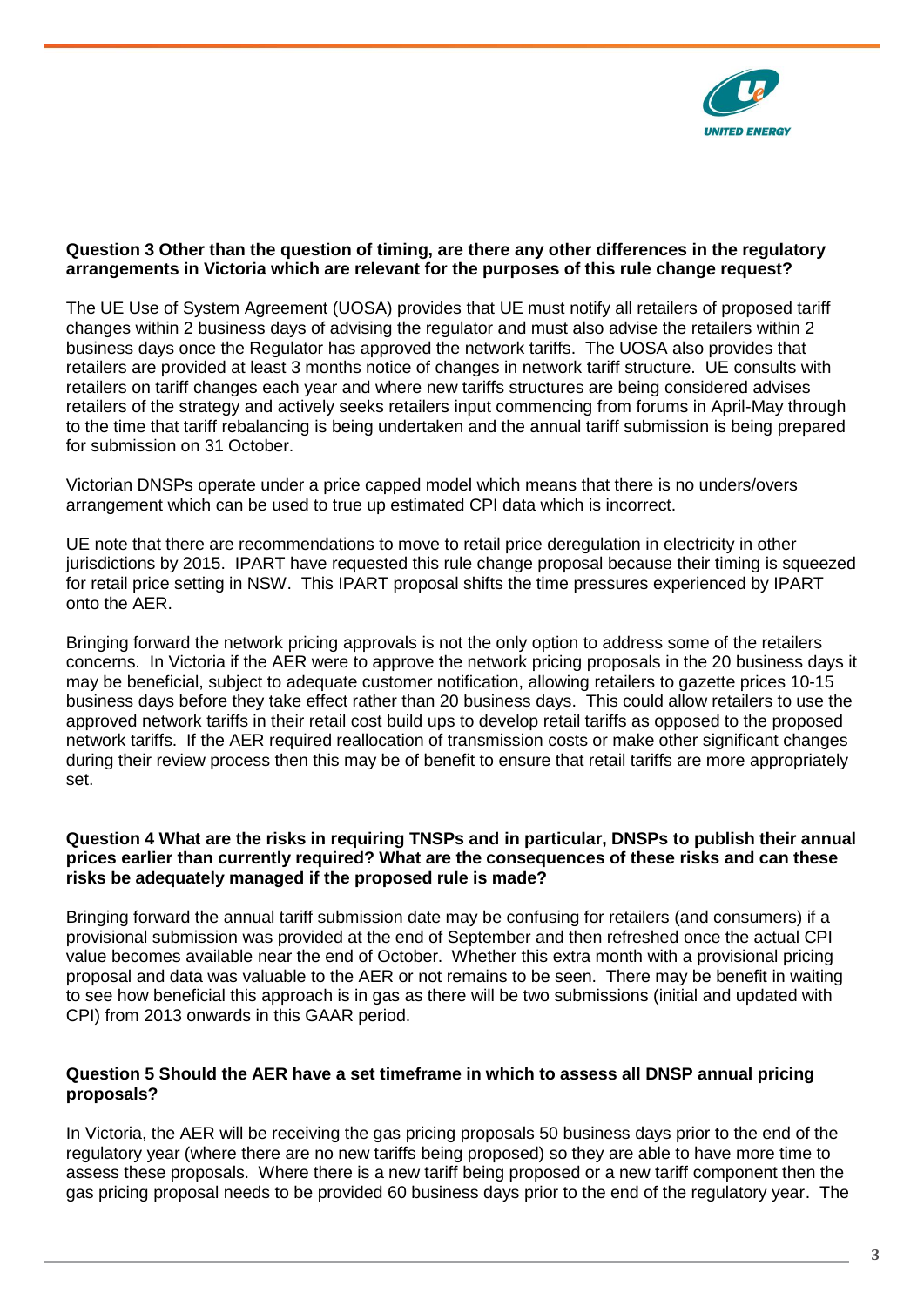

AER has 30 business days to review these annual gas pricing proposals. If it is the same AER staff working on the electricity pricing proposals then possibly the extra month will be of minimal benefit.

. UE agree with the AEMC's sentiments that the AER requires adequate time to assess each proposal individually and follow up issues with relevant DNSPs where necessary. Rather than a hard 20 business days or else approved, consideration could also be given to a best endeavours obligation to the AER to approve with a stop the clock where more information is required.

UE agree that the AER should have flexibility to undertake detailed review of the DNSP proposals that warrant further assessment of compliance. At the same time UE is also sympathetic to retailers needs for finalised network prices to establish retailer's prices and gazette. Both retailers and DNSPs need time to update websites and internal IT systems and to have the appropriate sign off processes to ensure that the tariffs are keyed in accurately.

## **Question 6 Is anything else involved in the AER approving a DNSP's annual pricing proposal? How much time should be allocated to the AER for this assessment/approval?**

It may be possible for the AER to approve tariff submissions where the review is fairly routine within the 20 business day period and cater for changes in tariff structure via a separate AER notification process.

## **Question 7 How much time do retailers and jurisdictional regulators require for notification of network prices before finalising retail tariffs and notifying customers?**

UE considers that changes in network tariff structure are introduced with significantly more notice and consultation with retailers than is required under the UOSA. UE consider that the notification timeframes for the annual pricing proposal and network price increases and the network tariff structure changes should be treated differently. UE recognise that there are costs to implement new network tariff structures in billing systems, the lead times are quite different and retailers will face very similar issues. It should also be noted that IT system capability and actively offering new tariff structures can occur (or be delivered after) later than 1 January.

UE has no further comments.

## **Question 8 Is the proposed notification of two months sufficient?**

UE consider that providing 2 months for retailers to finalise their retail prices and gazette the prices is extremely generous given that retailers have been notified of indicative network prices prior to the end of October submission and retailers also have a copy of the pricing proposal given to the AER at the end of October. UE recognise that retailers need some time to update approved network prices in their models to finalise their retail prices, although it is across 5 DNSP's this should be fairly routine.

### **Question 9 What type of consultation on level and structure of network prices would be useful to consumers/consumer groups and what benefit would there be?**

UE understand that the AER Better Regulation Program is developing a Service Provider Engagement Guideline and is also considering the network tariff setting arrangements and consultation processes as part of its Power of Choice, Better Regulationworkstream. The AER have issued the Draft Service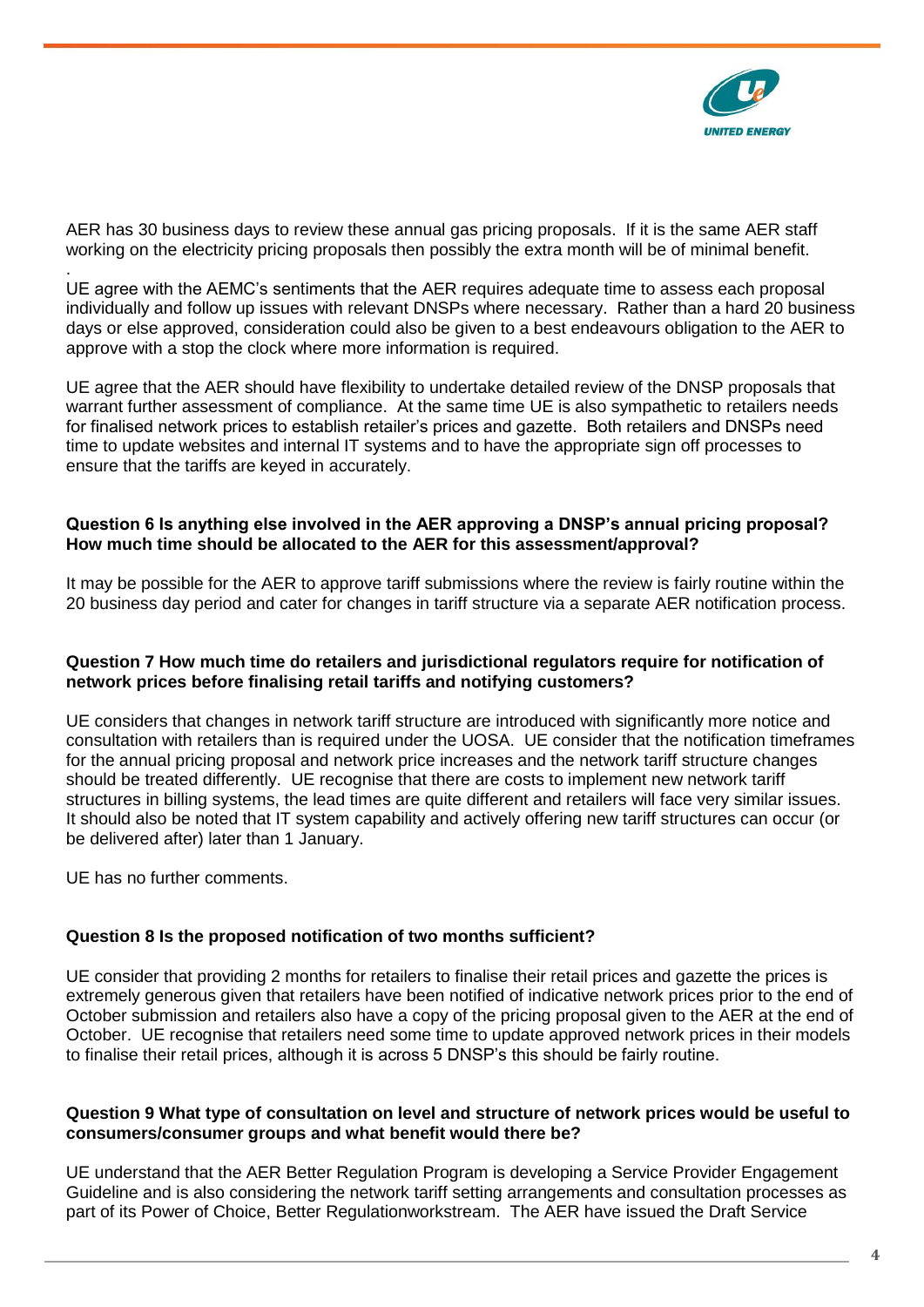

Provider Engagement Guideline for consultation at the end of June 2013 with a view to making these new guidelines effective by the end of this year.

Whilst consumers may be interested in the extent of price increases and reasoning, changes in tariff structures etc, UE is conscious that small consumers may have limited knowledge of network tariffs per say and retailers are under no obligation to provide a consistent retail tariff structure as an overlay on the network tariff structure. Small consumers ultimately see the retail prices and may have limited understanding of their network tariff.

UE do not consider that this rule change proposal needs to also deal with these matters which are already being addressed through the AER work program.

## **Question 10 How much scope would there be for consultation on proposed annual network prices?**

A number of items which impact prices are essentially a pass through of other costs or part of the control mechanism;

- annual price increases are based on CPI movements and X factors in the price control formula;
- transmission use of system costs;
- jurisdictional schemes for feed in tariffs;
- approved cost pass throughs (retailer ROLR payments or Distributor pass throughs), with little scope to influence price increases.

As a result, consultation may be more beneficial in relation to network tariff structure.

### **Question 11 How useful is the current statement of expected price trends to retailers and consumers?**

UE provides direction of price increases or decreases in its annual tariff submission and has never had any comments on the table.

## **Question 12 What influences the statement of expected price trends?**

The cost of supply model or long run marginal costs influences the network tariff price increases or decreases. Possibly the best opportunity to influence the cost of supply, reliability, incentives trade offs is at the time of the 5 year regulatory review as opposed to the annual pricing proposals. UE expects to price its tariffs between the stand alone and avoided cost inter period.

### **Question 13 Should a DNSP's approval of its annual prices be linked to how accurately it can track the statement?**

The statement is part of a 5 year proposal and will be dependent on the accuracy of energy consumed in the distribution area and the accuracy of the forecast profile of energy consumed across the day/year. UE consider that this statement is a guideline only and may be developed up to 7 years prior to the last pricing proposal in the regulatory control period. Influences of peak demand growth, solar uptake, other technology or product uptake etc (EV, battery storage, A/C load control etc) can all influence how actual track against the original estimates.